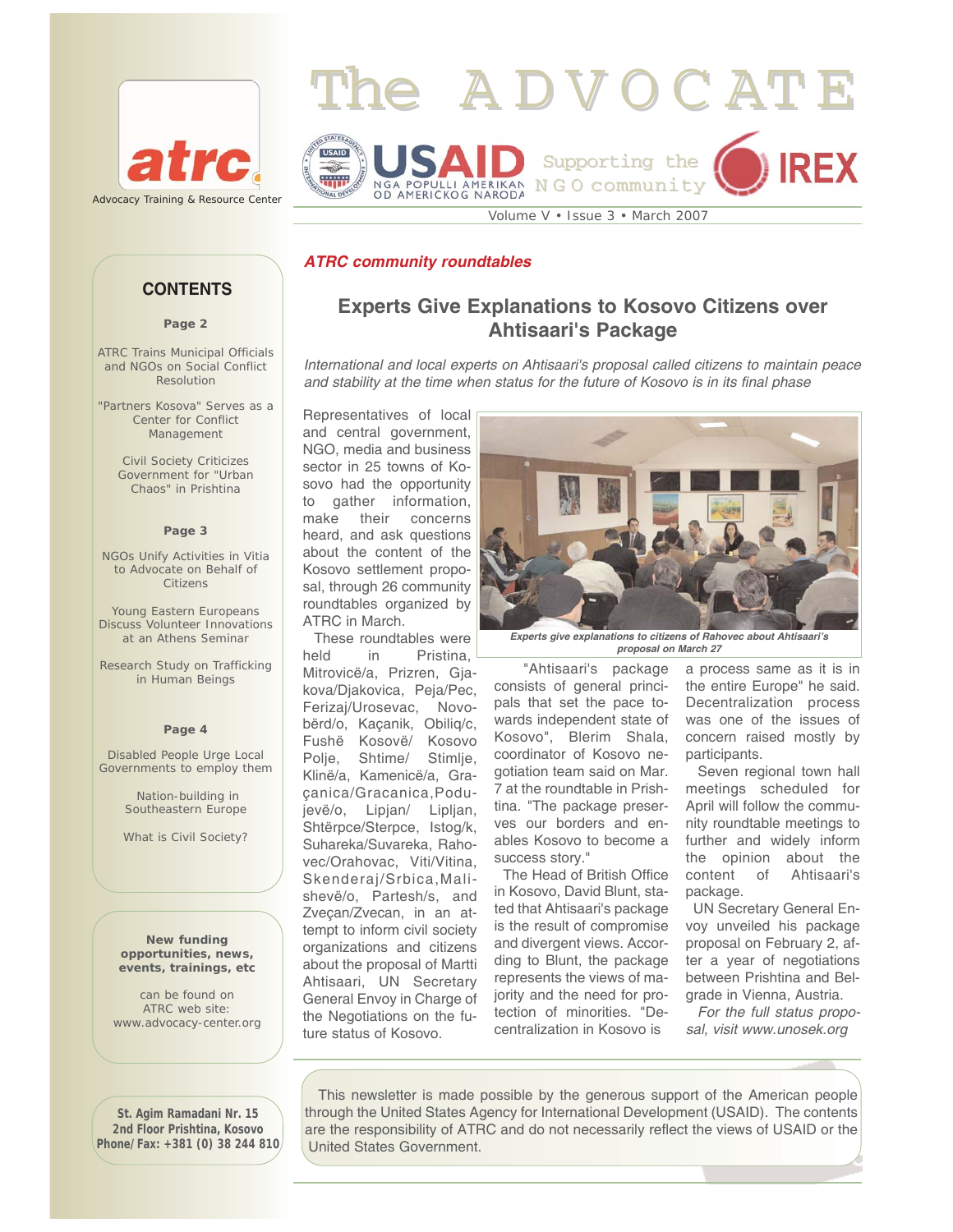## **NEWSLETTER**

#### *Urban development of Prishtina*

**Civil Society Criticizes Government for "Urban Chaos"** 



Civil society representatives gathered on Mar. 15 at ATRC to discuss urban development of Prishtina. Participants focused the discussion on public participation in decision making about important urban issues of Prishtina. They criticized local and central government for, as they said, "destruction of Prishtina".

"Prishtina faces urban chaos. This situation according to architectural terminology is called urban stress," architect Xhelal Llonqari said.

Representatives of the "Initiative for Protection of the Town of Prishtina" expressed their concerns about "participation of municipal officials in illegal constrictions instead of taking care of urban development of Prishtina".

Participants also complained that cultural heritage sites are being destroyed. "Citizens are more aware for the protection of these sites than the government itself," Baki Svirca, Director of the Institute for Protection of Cultural Monuments said.

Twenty one cultural heritage monuments exist in Prishtina, according to a research conducted by Kosovo Institute for Stability.

## **ATRC Trains Municipal Officials and NGOs on Social Conflict Resolution**

ATRC trainers conducted six training workshops on conflict management in Prishtina, Gjilan and Peja regions during March. "Multilevel Social Conflict Resolution" training workshops, attended by municipal officials and NGOs, aim to assist local government and civil society in fostering and strengthening their relationships in order to foresee and better respond to the needs of their communities through conflict resolution tools and techniques.

ATRC believes that building and strengthening the relationships between



*A training session in Istog on March 27* 

these two sectors would also act as a supportive base for other projects linked to democracy and peace preservation in Kosovo. This is being implemented through training workshops on conflict resolution to local government and NGO representatives.

"Multilevel Social Conflict Resolution" training workshops include sessions on understanding and working with conflict, communication, social conflict, change and democracy, development cooperation, etc.

*This initiative is supported by Olof Palme International Center.* 

#### *Introducing a local NGO*

## **"Partners Kosova" Serves as a Center for Conflict Management**

"Partners-Kosova Center for Conflict Management" is a local non-government organization committed to advance civil society, culture of change and conflict management.

"Partners-Kosova" was founded in 2001 to foster a culture of peaceful conflict resolution in Kosovo. Since then, this center has worked with Kosovo citizens of all ethnicities to facilitate the resolution of disputes and build consensus on neighborhood, business, majority-minority, and citizen-government issues. The center provides services ranging from mediation to training courses in anti-discrimination and

ethnic integration. It has helped expand the acceptance of alternative and peaceful conflict resolution in the community. Partners-Ko-

sova's main areas of work are: mediation, local government reform, ethnic

integration & conflict resolution. Its main programs include mediation service; local government program; and youth and woman leadership program.



*"Partners-Kosova" is a local NGO founded in 2001 to foster a culture of peaceful conflict resolution in Kosovo*

*For more information, visit: www.partnerskosova.org*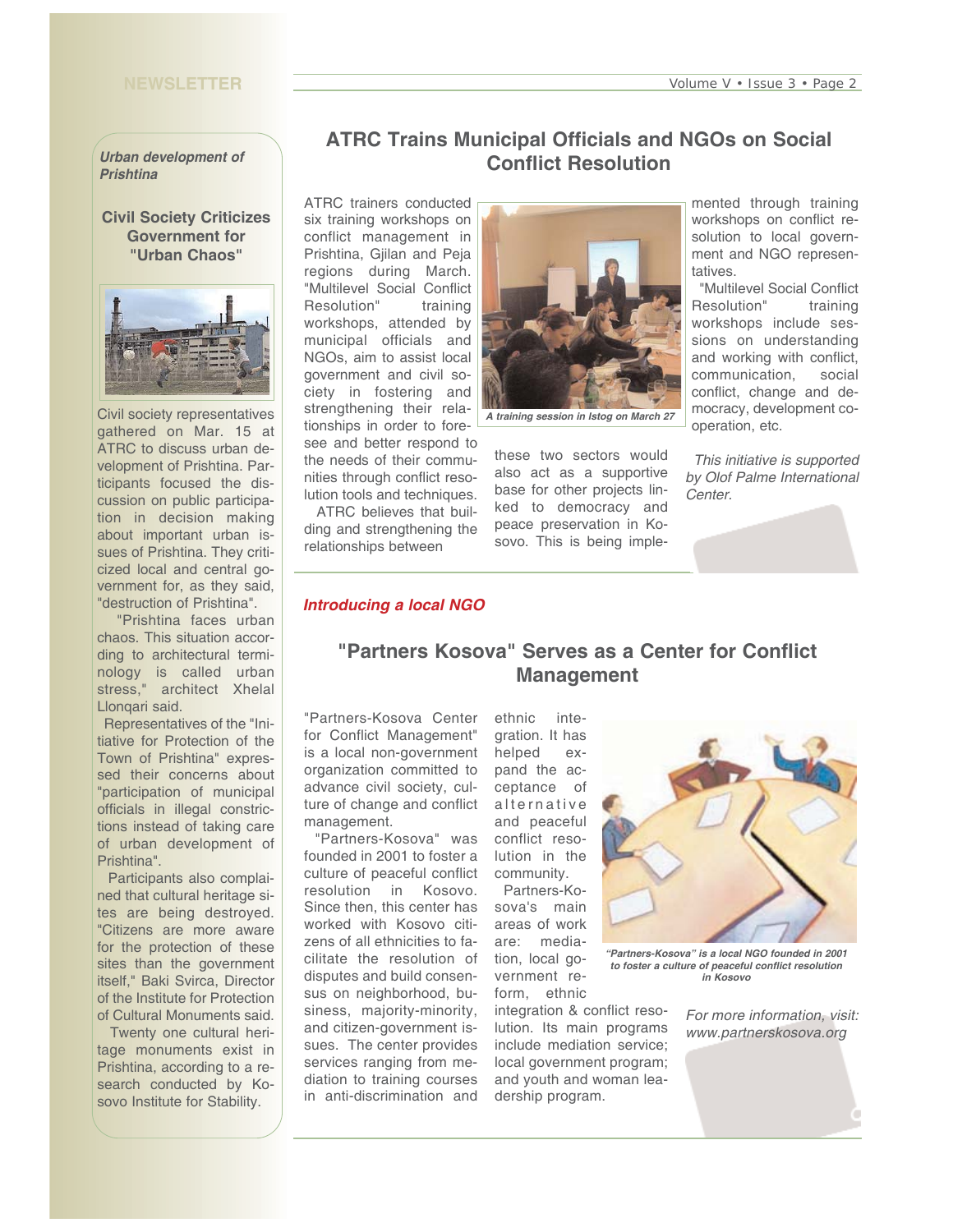#### **NEWSLETTER**

# **NGOs Unify Activities in Vitia to Advocate on Behalf of Citizens**

#### *New publication*

### **Research Study on Trafficking in Human Beings**

Partnership Against Trafficking in Human Beings (PATH), a USAID supported project implemented by Catholic Relief Services and the Kosovo Population Foundation, published on Feb. 22 a report entitled "Research Study on Trafficking in Human Beings."

The research, conducted in Dec. 2006 and Jan. 2007, aimed to learn the knowledge, attitudes, and perceptions of the different target audiences about the trafficking of human beings in Kosovo. The results of the survey will be used for the design and content of the PATH project's branded media campaign. This research will also serve as a baseline from which to measure the effectiveness of efforts to improve public awareness, as part of Kosovo Government's Plan of Action to Combat Trafficking in Human Beings. The research was conducted through two surveys, one with the public-at-large and the second with young girls aged 14-18, and it is based on interviews with 500 Kosovars.

The vast majority of respondents have heard about trafficking of human beings ….

*For the full research, visit www.kopfund.org*



*NGOs of Vitia 'Elita,' 'Legjenda,' 'Aster,' 'Independent Youth Organization,' 'Youth Network,' and 'Association of Environment' founded a coalition on March 7*

NGOs in the Municipality of Vitia, an eastern town of Kosovo, believe that problems of citizens can be solved through extensive advocacy campaigns. They are aware that in order for civil society to have its impact in the decision making process, NGOs need to speak with one voice. Therefore, on March 7 NGOs of Vitia unified their activities under a coalition through which they aim to advocate on behalf of citizens. NGO "Elita" initiated the

building of this coalition, supported by ATRC and IREX under Kosovo Civil Society Program. Emrush Azemi from Elita stated that this coalition will advocate for the solution of "many problems in Vitia/Vitina that need to be solved by local governing institutions".

"Different types of NGOs in Vitia have identified many problems that could be solved, if willingness would exist among institutions. We (NGOs) believe that an intensive advocacy campaign would pressure municipal officials towards solution of these problems," Azemi said.

Implementation of the regulation of Municipality Assembly about traffic; implementation of the law on gender equality; function of law office of Municipality Assembly; a more active participation of youth in decision making process; improvement of hygiene conditions in the two high schools of the town; are the issues that the NGO coalition will advocate for, according to Azem.

Melihate Osmani, coordinator of the women's association "Legjenda" noted that civil society was actively engaged in advocacy issues in Vitia/Vitina "but results were limited because these activities were not unified within civil society organizations. The new coalition is a big step ahead."

*For more information, visit www.elita-viti.org*

# **Young Eastern Europeans Discuss Volunteer Innovations**

**at an Athens Seminar** 

Fifty representatives of civil society organizations and volunteering movement from 26 countries in the Balkan and the broader area of Eastern Europe (including Kosovo representatives from ATRC and Avonet) gathered at Athens, Greece, to share the knowledge and practicing of the latest developments on volunteerism.

Participants met from 1 to 3 March at a seminar organized by Citizen in Deed, the state organization of Greece for volunteerism.

They had the opportunity to attend a series of lectures, exchange ideas, expeparticipate in workshops and role plays under the direction of academics and field experts. The seminar focused on state initiatives for international re-

riences, and

lations: Eastern Europe and the third sector; history and theory of civil society; NGO management; voluntary work; etc.

"If you don't have partners, you simply do not exist", professor Pantelis



the third sector; *Participants' visit in Greek Parliament building on Mar.1* 

Sklias from Democritus University of Thrace said, referring to the importance of effective partnerships among civil society organizations.

*For more information, visit www.citizenindeed.org*